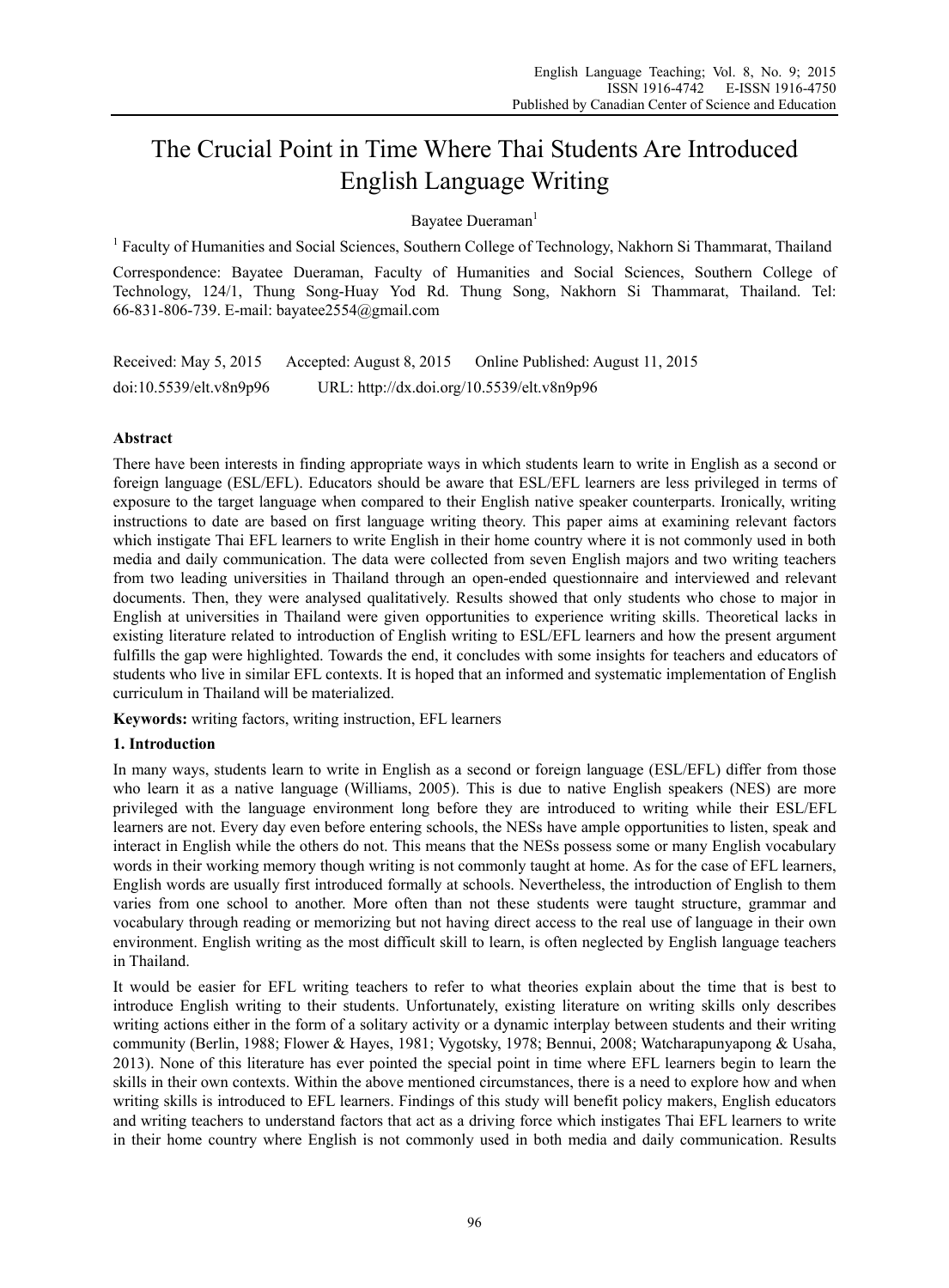gained from this study would offer better explanations concerning Thai students' problems in English writing skills as claimed by Glass (2008) and Watcharapunyawong and Usaha (2013). Subsequently, appropriate remedies can be executed for future development. Thus, the present study is guided by one research question with two sub-questions below.

- 1) How do Thai EFL students begin to experience English writing?
- 2) When do they learn to write?
- 3) What are other related factors to explain their first writing experience?

# **2. Thai Education and the Teaching of English Language Writing Skills**

Writing involves more than just putting words down on paper. It needs several skills before one can really produce a piece of text. These include language, strategic, and critical thinking skills. Any education system that aims to promote all of these skills in students is also in support of the teaching writing skills while the opposite is not. In Thailand, it has been reported that the Thai education system is not compatible with the teaching of writing skills (Glass, 2008; Bennui, 2008). This maybe in part due to most English teachers who work in high schools or secondary schools are not qualified (Glass, 2008; Dueraman, 2012). Some cannot speak or produce even one paragraph in English. This adds to more difficulties in introducing English writing skills to students in pre-university life. In terms of their teaching approach, English teachers who cannot speak or write in English language can only do reading, grammar and translation but no writing or interactive speaking activities. They opt to use Thai as a medium of instruction. This is not surprising why better privileged schools will hire foreign teachers who are available in the country to teach English speaking and listening skills to children in their schools as they believe to have better outcomes. This has been a very common practice in the country recently. However, little effort is made to teach the writing skills for school children (Glass, 2008).

There is evidence that several English writing research advocates have recently attempted to solve Thai students' problem in writing at tertiary levels (e.g. Bennui, 2008; Watcharapunyawong & Usaha, 2013; Tangkiengsirisin, 2010; Chaisiri, 2010). However, these past studies emphasized more on students' outputs while neglecting the crucial time for their inputs before such outputs can be appropriately expressed. Tangkiengsirisin (2010) for instance, concluded that Thai students' poor in writing was due to their lack of knowledge concerning cohesive devices. Watcharapunyawong and Usaha (2013) on the other hand, reported that Thai language system interfered their English writing. To explain the materials produced alone may not be effective in helping EFL students' writing skills if one ignores other factors such as "when" and "how" students are taught the skills. This is because learners need time before they can develop as writers (Kellogg, 2008). Thus, this justifies the present inquiry.

## **3. Philosophical Approaches in Relation to Emergence of EFL Writing Skills**

There have been several approaches used to ground EFL writing research all of which are influenced from teaching English to NES writing theories (e.g. Berlin, 1988; Flower & Hayes, 1981; Vygotsky, 1978). Those EFL researchers who favour the process approach would base their studies according to Cognitive School of thought. Some others are proponents of the Expressive School while others are of Social Constructivist one. None of these schools of thought have ever explained the point where EFL learners start to write in their own context.

The Cognitive School (Flower & Hayes, 1981) has attempted to explain EFL learners' behaviours while producing their writing tasks. Examples of cognitive studies include research on different stages students experience the writing process such as prewriting, drafting and editing (Srichanyachon, 2011), time spent composing, comparison between composing in L1 and L2 and L1 use during L2 composing (Bennui, 2008; Watcharapunyapong & Usaha, 2013). All of these empirical research deal with what is happening in the minds of EFL learners as they write. This approach does not explain when learners begin to experience and under what circumstances.

The Expressivist School (Berlin, 1988) on the other hand, emphasizes on students' liberation and self discovery as they write. Students are encouraged to write down what comes to their minds without worrying about formal mistakes. Since this approach was initiated and developed by L1 writing research, it may not be appropriate to apply it in an EFL context. This is because the ability to write freely needs some knowledge of the language either through reading, listening or interacting with others and L1 learners have this privilege. For most EFL students, writing skills remain unseen in part due to lack of adequate linguistic vocabulary knowledge or lack of proper writing education. Like the Cognitive School, the Expressivist School maintains the sole emphasis on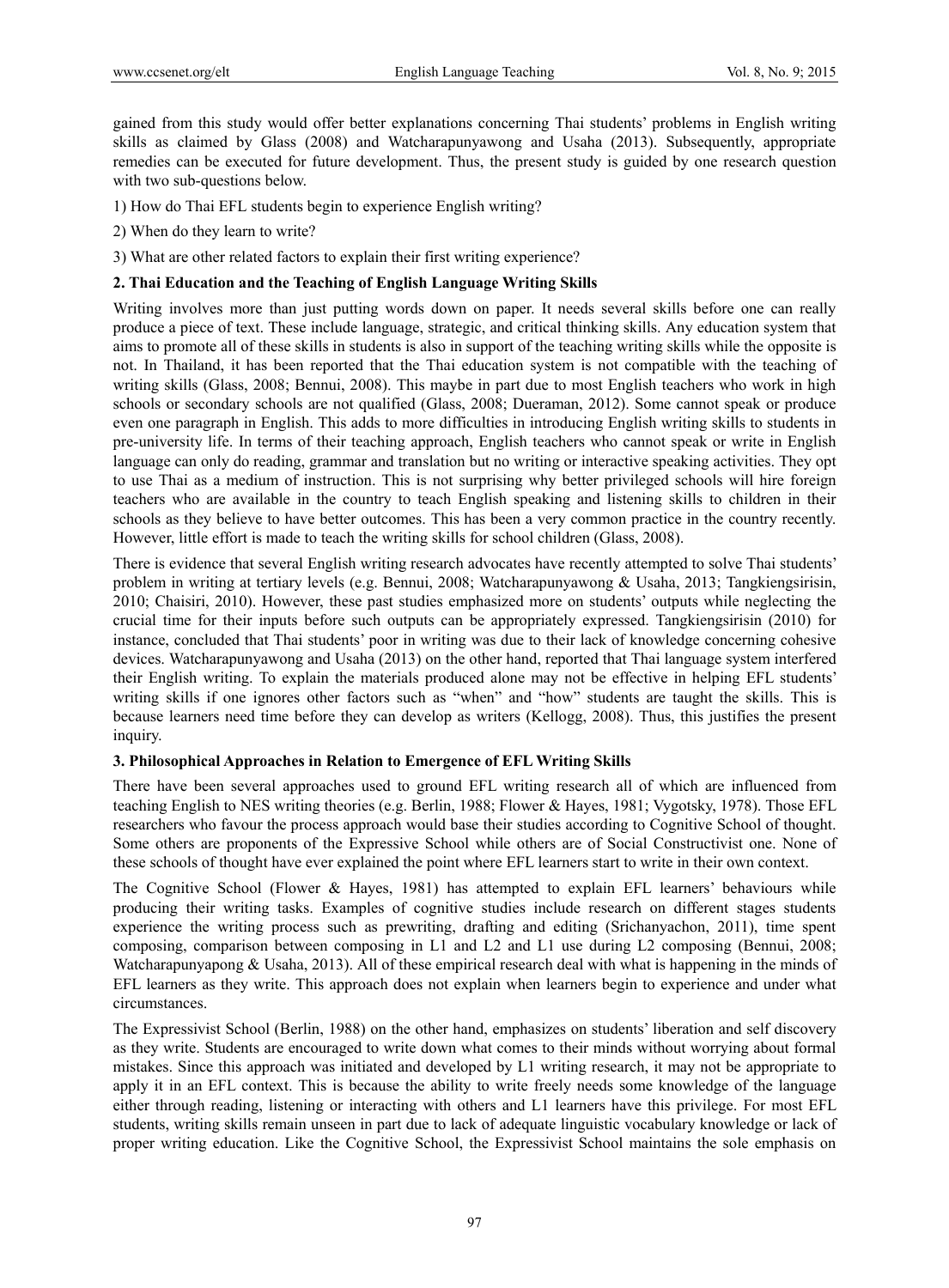writing act itself ignoring the nature of writers and their backgrounds in relation to the target language. Thus, the Expressivist School too fails to give plausible account of the time when EFL learners are ready to experience writing.

With regards to Social Constructivist School of thought (Vygotsky, 1987), the emphasis is on knowledge construction through interactions among members of the community. Proponents of this approach claim the importance of environment in shaping the learners' writing skills (Chaisuriya, 2010; Yuknis, 2010; Spencer, 2012). Similar to the other two schools of thought, the Social Constructivist School also attempts to provide accounts on what writers should do as they are writing. This approach is very applicable in teaching L1 as students already have some knowledge of the language before they are taught to write. It is much easier for teachers to create an interactive writing classroom in this context than they would do in L2 or EFL contexts. For L2 classrooms, there should be a better explanation on the point in time when learners can truly pick the target language.

The emphasis on interactions with environment is quite ambiguous for writing teachers to hold the view of Social Constructivist School. The questions might be what kind of interactions should be carried out, and at what stage? What kind of interactions or input resources yields certain type of writing skills? How long should the interactions be? The point is that how can casual interactions be different from the ones that are meant for a new construction of writing knowledge. Another flaw of this approach which seems to be inadequate to ground EFL writing research is that it overlooks the nature of EFL learners who may not ready to more advanced interactions until they have been in the field for some time. They may need to get more linguistic inputs before they are ready to begin writing. Therefore, defining when EFL students start to write in their own learning context can be beneficial as it can help writing teachers to plan their lessons carefully in order to achieve highest learning outcomes.

#### **4. Methodology**

#### *4.1 Participants*

This study is part of a larger project pertaining Thai EFL students' writing development. In the project, the researcher employed the grounded theory design in a qualitative approach as suggested by Strauss and Corbin (1998). In this design, data collection, data analysis and sampling were conducted simultaneously with the aim to achieve variability in the data obtained from the participants. At the initial stage, three English majors who enrolled in a writing course in semester 2/2012 at Prince of Songkla University, Thailand were selected to participate in the study for two reasons. First, the research objective sought to explain what made them write, the participants must be those who have already started to experience English writing. Second, from the review of literature, almost all Thai students never write in pre-university years. Therefore, university students were used as the target population. Third, English is not used in everyday communication in the region which allowed the researcher to explore how they could get into English writing experience in their own context. Then, theoretical sampling began after concepts and categories emerged from the data and the researcher found that she needed additional data to develop richer properties and dimensional variations. Therefore, four English majors from Walailak University, another leading university in the same region were required to complete the questionnaire and interviewed one month after the first data collection. In addition, one writing teacher from each of the two selected universities was also interviewed and their English curricula were collected. The data collection went on until all categories are saturated (Strauss & Corbin, 1998).

## *4.2 Instruments*

To enhance triangulation, three types of instruments were used to collect the data: an open-ended questionnaire, interview questions for students and teachers, and English curriculum from each university. The student participants were required to answer an open-ended questionnaire on their English language writing experience: reasons to learn English, the time began to learn, level and type of commitment and writing exposure, feelings about the language. Later, each of the student participants was interviewed individually. The interview questions for students elicited their past experience about English language learning in general, experience of English writing in school years, and the time when they start to write in English. The interview questions for teachers were designed to elicit their experience in teaching English writing to Thai students and challenges of teaching them the skills. All the interviews were audio-taped and transcribed for later analysis. The documentary data supplemented both the questionnaire and interview data on programmes that offer English writing in Thai universities.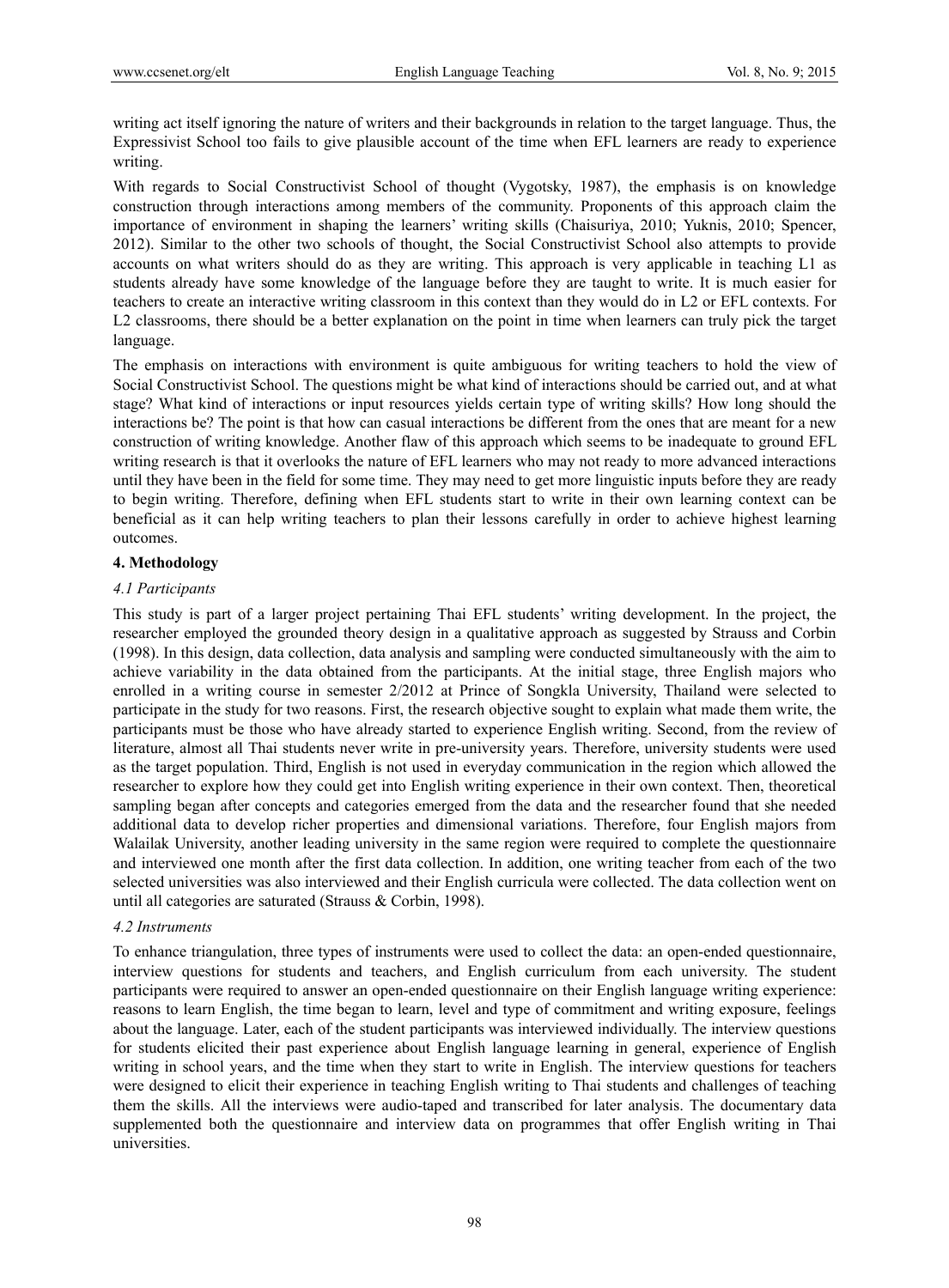## *4.3 Data Analysis*

All the data obtained from the three sources were analyzed qualitatively. They were first broken into smaller units and open coded to answer the research questions. In order to obtain a more holistic picture of circumstances when Thai students start to write in English, the researcher constantly asked questions when analysing the data than just looking for a cause and effect relationship (Strauss & Corbin, 1998). Among the questions used were: what made them write?, who required?, where did they know writing?, how did they start?, is it same for everyone? Later, all the information was grouped according to axial coding to get more general categories that explain the time when Thai students learn to write in English. Since the data were small, the analysis was done manually which allowed the researcher to stay close with the data without software interruption (Creswell, 2008).

# **5. Results**

## *5.1 Thai Students and Their English Writing Experience in Pre-University Years*

When asked about their past English language learning experience through interviews and questionnaire, the seven English majors reported that they had been studying English at least 10 years before joining the university. They also informed that they had never been taught writing even in Thai (L1). This is evident in one student's report as she answered in the interview: "*I just begin here* (at the university), *first learn writing here*." Another student also explained that she was just taught how to write "*simple sentences*" at her previous school. Due to the mentioned circumstances, these students never experience writing in pre-university levels in Thailand. It can be inferred that English education especially at the primary or secondary school levels in Thailand did not emphasize English writing. Undoubtedly, none of them could write in English. Interestingly, one participant reported that he had an opportunity to join a student exchange programme in the USA during his high school years for a few months. He had to struggle as he had to write weekly journals as part of class assignments. This clearly indicates that Thai students will not know writing until they 'go out' to find some new experiences. The sections that follow are discussion on factors which kindle or inspire Thai students to begin leaning English writing skills in the circumstances where they have limited opportunity to get a first-hand experience with the target language.

# *5.2 Factors Inspiring Thai Students to Write in English as a Second or Foreign Language*

Considering differences in contextual backgrounds of NESs and EFL learners, two major factors play crucial roles in establishing English writing experience among Thai learners. These factors are termed as conditions which are internal and external to them. The internal factors include their feeling about past English language learning experience which helped develop their motivation. The external factors are those that are related to the type of university they chose to enroll, type of curriculum introduced at the university and their willingness to improve the skills apart from required writing courses.

## 5.2.1 Internal Factors

It was uncovered that internal factors act as a major driving force which leads to Thai students to be immersed in English writing experience: their past English learning backgrounds and their intrinsic motivation to be competent in the language. When asked how do they find past English learning experience, all the participants reported that they had good English learning experience at schools thus have positive attitudes towards English language teachers who taught them in the past and maintained good relationships with them. This may be part of the reasons why they scored well in English classes though there were not writing tests. Consequently, they became very motivated to learn the language. Later, the students decided to pursue their education in English programme. One reason is that only through English programme Thai students can learn more about language as all other courses or programmes are taught in Thai language. To like English as a subject and to further explore many aspects of English language is not common among Thai EFL learners. Most of them develop English language apprehension and thus, they try to avoid anything that has to do in English. Though the students who participated in the study have a very limited exposure in English language environment, they were willing to take risks, explore more about it and begin to choose which university to enroll as English majors.

## 5.2.2 External Factors

The internal factors are those related to the individual students' perceptions and feeling about what they experienced with regards to English language in their early school years. The data reveal that external factors mainly involve type of formal education they received as English majors in Thai universities. These include type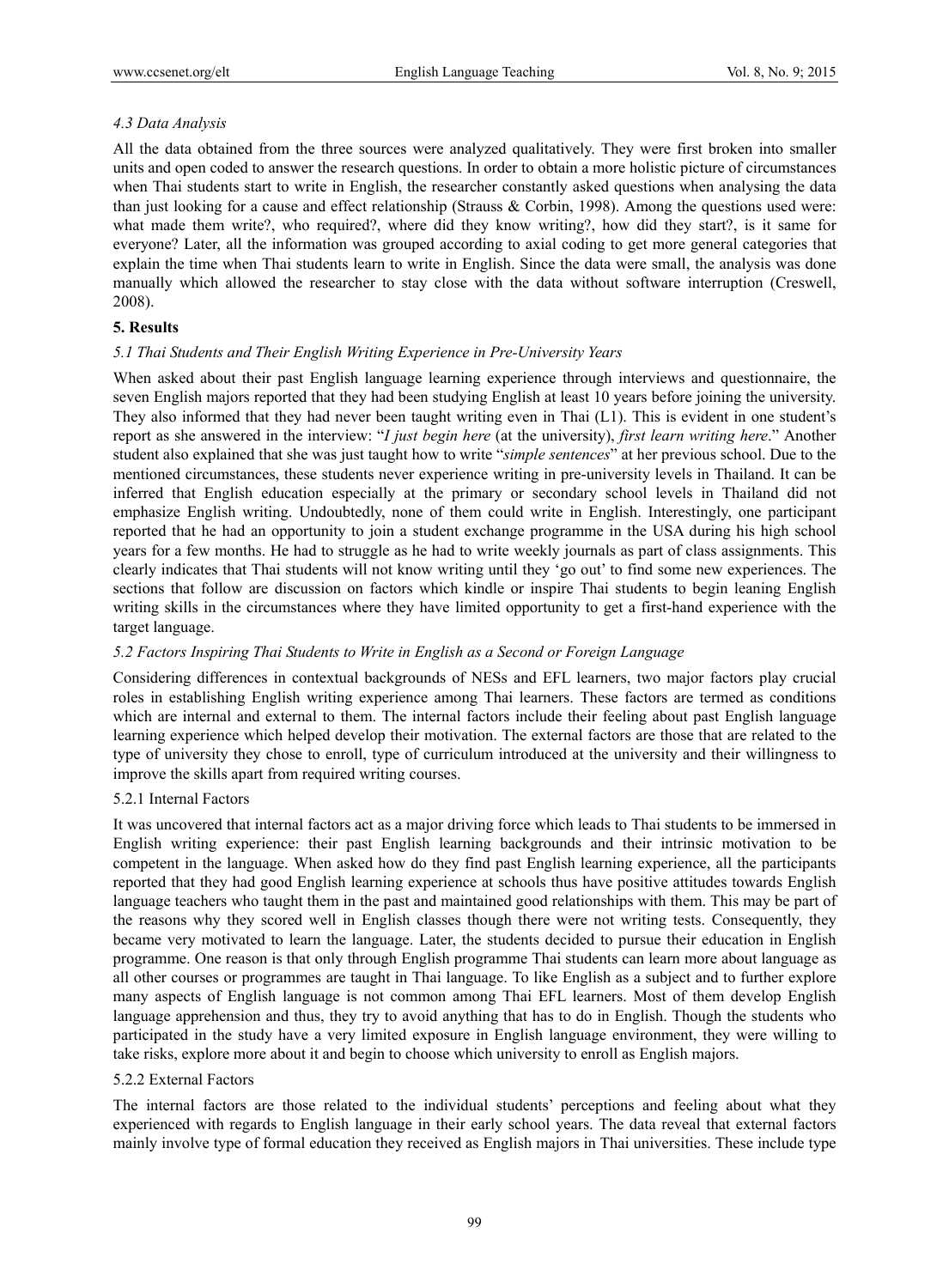of university they enroll, the curriculum design, and their preferences in taking additional writing courses apart from what have been required in the programme.

The data obtained through open-ended questionnaire and the English curriculum that the students were undertaking showed that type of university which these English majors chose to enroll greatly influences the degree they devout themselves to English writing experience. Each university in Thailand has its own curriculum design though the name of the programme is similar to the other. For example, the English programme at the two universities where the participants were selected for the study did not share the same contents especially with regards to writing course requirement. Students from the first university were required to register in only two writing courses: "Paragraph Writing" and "Composition Writing." Then, they can opt to enroll in one additional writing course offered in the programme if they are interested. However, writing is a difficult course when compared to other language skills such as listening, speaking or reading. Due to that, most students only enrolled in the two required courses for the programme. This is considered inadequate to be an English graduate with little writing exposure provided through formal education.

While the student participants from the first group (university) were forced to register only two writing courses in the programme, those from the other university were given full freedom to choose from many writing courses provided in the programme. It was interesting to find that before the onset of data collection, the latter already enrolled in at least three writing courses and are planning to do more in future semesters. Moreover, they exhibited high interests in acquiring English writing skills. Thus, the differences are clearly shown between being English majors at the first university and at the other as a result of different curriculum exposure.

There are also differences in English language requirement between English majors and non- English majors at universities in Thailand. The non-English majors were only required to enroll in three basic English language courses in which the teaching of writing is often excluded. In other words, these courses did not mean to introduce writing but to teach reading, vocabulary, grammar and occasionally speaking and listening activities. In addition, the medium of instruction has been Thai language. This opens a room for teachers to give more emphases on reading and translating texts from English to Thai rather than teaching the skills of reading, speaking or listening. Moreover, writing courses are made available for English majors only and are not mandatory for undergraduate students in other programmes. As a result, non-English majors in Thailand never experience writing. Figure 1 illustrates the point where Thai students begin to experience English writing skills.



Figure 1. Emergence of writing experience among EFL learners in Thailand

It is important to note that Thai students' positive feelings, motivation from within themselves and their choice to enroll as English majors also mean they are establishing English writing skills in the near future. In addition to this, the study also found that those who were provided with a wide range of writing courses to choose in the curriculum were more proficient than those who were given a limited number of writing courses. The group with more writing exposure could produce their own short stories while the one with less exposure was trying to produce their first essay at the time of data collection. Furthermore, the group with better writing skills reported that they like and can learn better when they were '*free from teachers*' *force*' or closely watched by the authority. Thus, learning to write came from their own willingness to improve themselves to meet their own goals. This in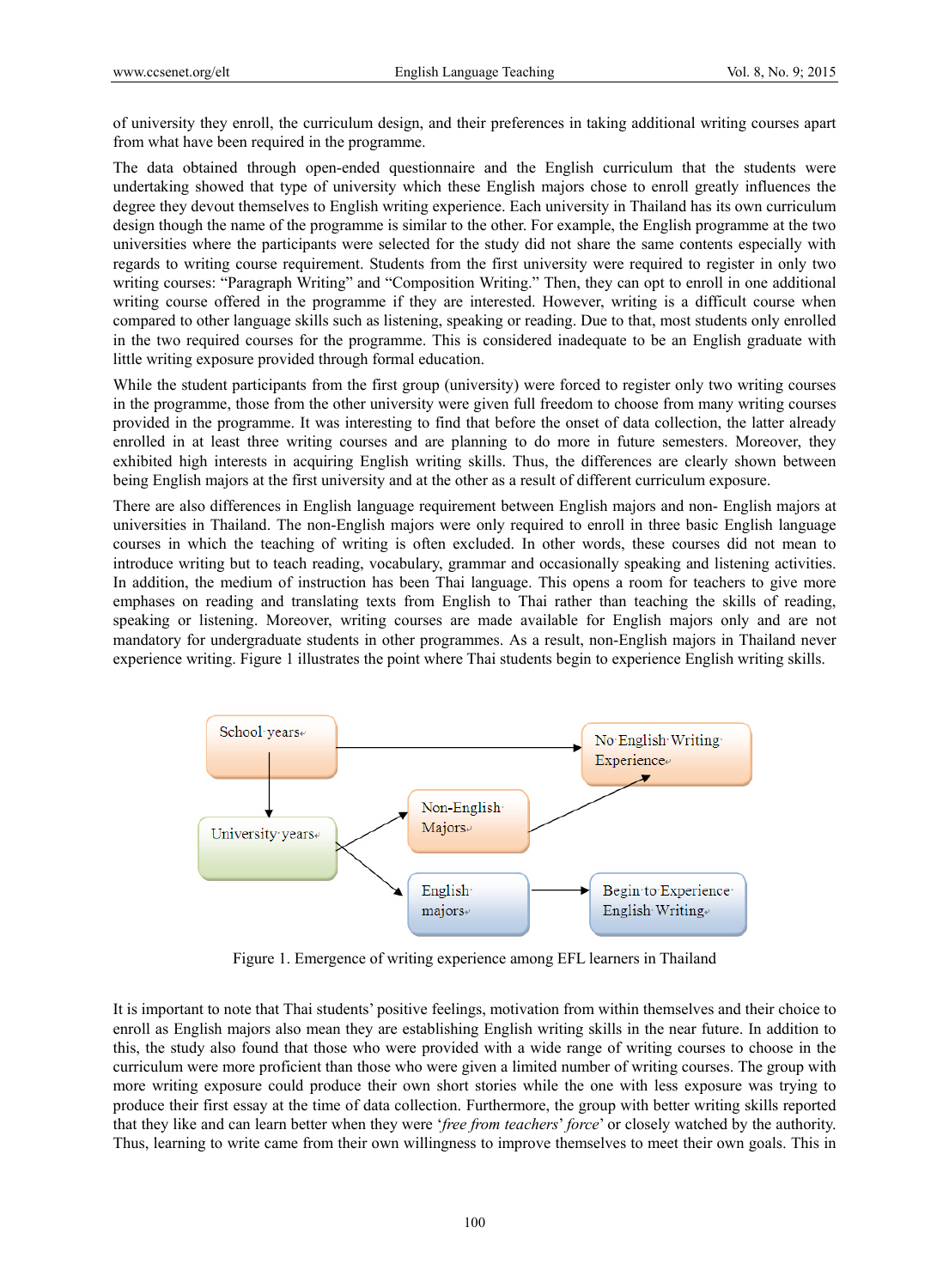turn creates a sense of learning autonomy which is necessary in developing writing skills. Consequently, they planned to enroll in more writing courses in later semesters allowing more opportunity to advance their writing skills.

#### **6. Discussion**

Results of this study indicate that only those who opt to major in English will have the opportunity to study English writing in Thailand. However, very few people choose to study English as their majors. As a result, Thailand does not have enough graduates who are competent in English writing. This is also a reason why the country encounters the problem of shortage of qualified English writing teachers necessary to develop the nation as a whole. Thus, it is common for the schools to allow non-English graduates to teach English instead of none (Dueraman, 2012). This phenomenon seems to remain unchanged though English language curriculum for both primary and secondary levels by the Thai Ministry of Education. One may wonder why Thai education system introduces English writing to Thai students this late (at tertiary level). The problem is that there are discrepancies between what is written in the curriculum and what is taught in schools by the English teachers (Daily News, 2011).

According to the Ministry of Education, all schools must follow the Basic Education Core Curriculum set by the ministry in 2008. They must ensure that their teaching and learning activities are in line with the eight learning areas set out in the curriculum. One among these learning areas is called "Learning Area for Foreign Languages." Though the title itself is labled as "foreign languages," only English language is made compulsory for all primary and secondary school students as outlined in the curriculum. Upon examining it closely, it can be said that there is nothing wrong with the curriculum. There are instances indicating an equal balance in the teaching of the four language skills such as reading, writing, speaking and listening. The problem is on how they are implemented in teaching and learning activities and by whom. It is very quite shocking to many to know that all Thai students who finished their high schools in Thailand could not produce any intelligible sentences in the language they have been learning for more than a decade (Dueraman, 2013). The findings of this study also support Glass (2008) who claims that the kind of English writing Thai students learn at universities does not prepare them for future development. Their writing problem becomes more serious especially when they need to pursue higher education. There needs to be more studies on this area to obtain better explanation on the real scenario of the implementation of the English curriculum in Thailand. Results of these studies will be beneficial as they will allow English educators and teachers to reform their teaching and learning activities to a more productive way.

It is also important to note that findings of this study can add to a body of knowledge in the area of teaching English writing skills to EFL students. This is especially in terms of theoretical support where the existing philosophical approaches fail to explain. To illustrate, these theories emphasize on what writers do as they learn to write but overlook driving forces such as time and the nature of students' learning context which are as important as the writing act itself. Table 1 shows these differences.

| Existing Writing | Ideas                       | Focus   | <b>Current Findings</b>                     | Focus                              |
|------------------|-----------------------------|---------|---------------------------------------------|------------------------------------|
| Theories         |                             |         |                                             |                                    |
| Expressivism     | writing to discover oneself | actions | time when they begin time $\&$ factors that |                                    |
| Cognitivism      | stages/process of writing   |         | to                                          | know/experience force EFL students |
| Social           | interactions<br>among       |         | writing                                     | to write                           |
| Constructivism   | members of the society      |         |                                             |                                    |

Table 1. Differences between the existing writing theories and the current findings

## **7. Pedagogical Implications**

Considering the factors influencing the point when Thai students start to write in English mentioned early in this paper, several pedagogical implications should be considered. First, it is worthy of note that students' past learning experience during primary and secondary school years is like planting a seed of English in them which influences their decision whether or not to continue exploring more about the language. Those with positive seeds will develop strong motivation to learn the language by enrolling in the English programme (the only programme that uses English to teach English). We believe that it is highly expected that those who enroll in the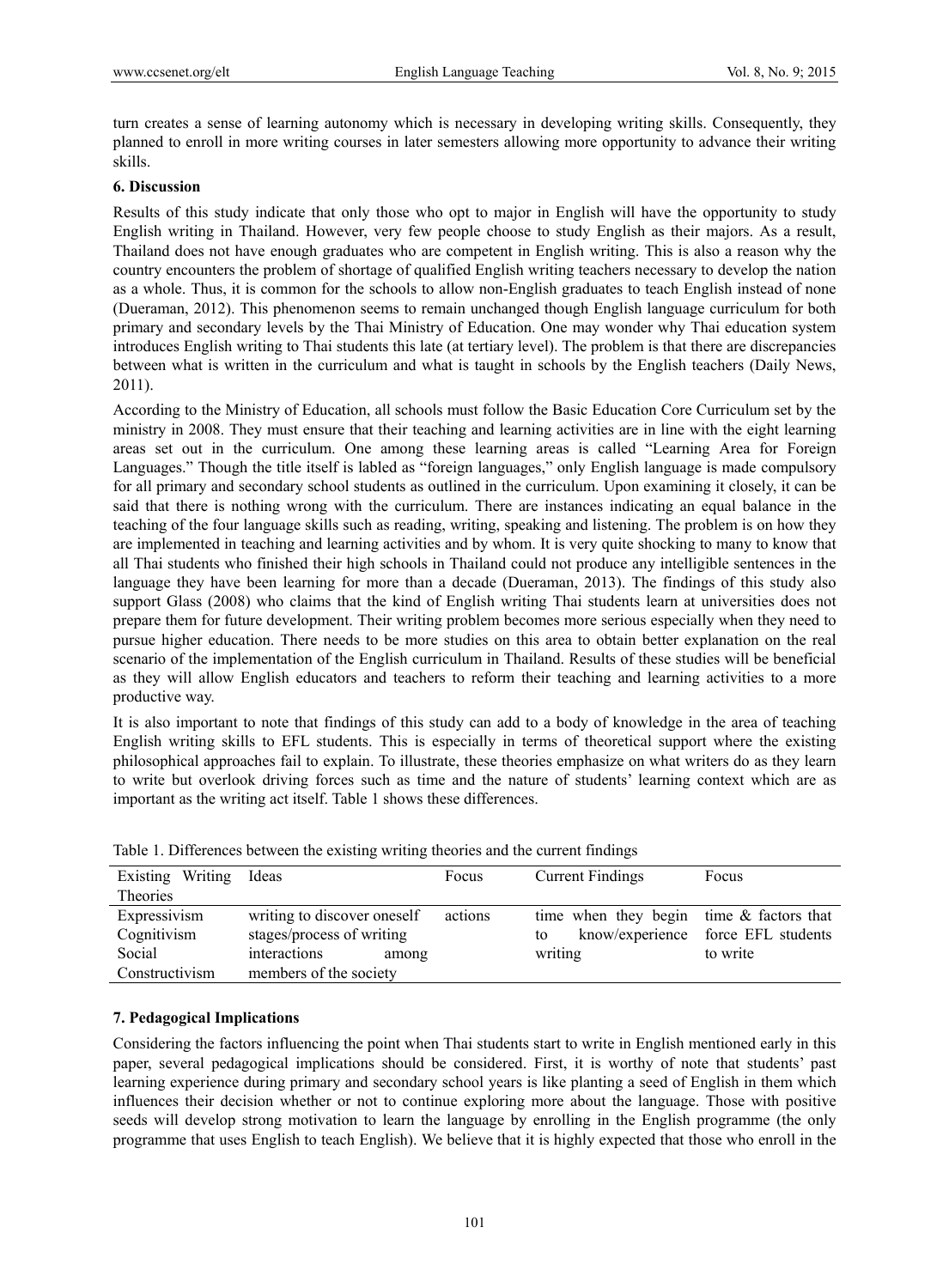programme will be provided with opportunities to learn writing. Therefore, English teachers in early education should make their classes interesting enough. Otherwise, very few students will value the language while many may still remain fearful of making English writing opportunity become impossible for them. The findings also suggest that being aware of the time when EFL students are introduced writing skills is very useful for teachers. For one thing, they can plan on what to teach students at a different stage of time. For example, paragraph writing should be emphasized to English majors in Thailand though this may be too late for students of the same programme in other countries.

The problem of mismatch between the national English curriculum for basic education and the real classroom practices in Thailand should be of immediate concerns of local Ministry of Education and English educators. There should be a system established at each school in order to observe and evaluate English language teaching and learning activities. The individuals who are in charge of the activities should possess good knowledge of writing skills. This can help to provide better opportunities for the schools to review what is going on as well as identifying what is lacking in the process of teaching and learning English. Subsequently, appropriate remedies could be executed accordingly.

#### **8. Conclusion**

Due to the complexity of the process in acquiring English language particularly writing skills, the internal and external factors discussed above have provided important insights in understanding the emergence of English writing experience among Thai EFL learners. By improving the quality and designing effective implementation of the English curriculum in Thai education system, Thai human resources could be enhanced and trained for being more professional and effective global players.

#### **References**

- Bennui, P. (2008). A study of L1 interference in the writing of Thai EFL students. Malaysian *Journal of ELT Research, 4*, 72-102.
- Berlin, J. A. (1988). Rhetoric and ideology in the writing class. *College English, 50*, 477-494. http://dx.doi.org/10.2307/377477
- Chaisiri, T. (2010). Implementing a genre padegogy to the teaching of writing in a university context in Thailand. *Language Education in Asia, 1*(1), 181-199. http://dx.doi.org/10.5746/LEiA/10/V1/A16/Chaisiri
- Creswell, J. W. (2008). *Educational research: Planning, conducting, and evaluating quantitative and qualitative research*. New Jersey: Pearson Prentice Hall.
- Daily News. (2011). Thai graduates are unqualified. Retrieved September 6, 2011 from http://tnews.teenee.com/etc/70749.html
- Dueraman, B., (2013). Focus on Thai learners of English: Their self-reports about foreign language learning. *International Research Journal of Arts and Social Sciences, 2*(7).
- Dueraman, B., (2012). Teaching EFL Writing: Understanding and re-thinking the Thai experience. *Journal of Alternative Perspectives in Social Sciences, 4*(1), 255-275.
- Flower. L., & Hayes, J. R. (1981). A cognitive process theory of writing. *College Composition and Communication, 32*, 365-387. http://dx.doi.org/10.2307/356600
- Glass, T. E. (2008). The nature of English writing done by graduates of a university in Thailand. *Unpublished PhD Thesis*. Indiana: Purdue University.
- Kellogg, R. T. (2008). Training writing skills: A cognitive development perspective. *Journal of Writing Research, 1*(1), 1-26. http://dx.doi.org/10.17239/jowr-2008.01.01.1
- Patanasorn, A. T. (2011). Impact of learner-centeredness on primary school teachers: A case study in Northeast Thailand. *The J. ASIA TEFL, 8*(3), 1-28.
- Spencer, J. C. (2012). *Self-Made Writer: A Grounded Theory Investigation of Writing Development Without Writing Instruction in a Charlotte Mason Home School*. Unpublished PhD thesis: Gardner-Webb University.
- Srichanyachon, N. (2011). A comparative study of three revision methods in EFL writing. *Journal of College Teaching and Learning, 8*(9), 1-8.
- Strauss, A., & Corbin, J. (1998). *Basics of qualitative research: Techniques and procedures for developing*